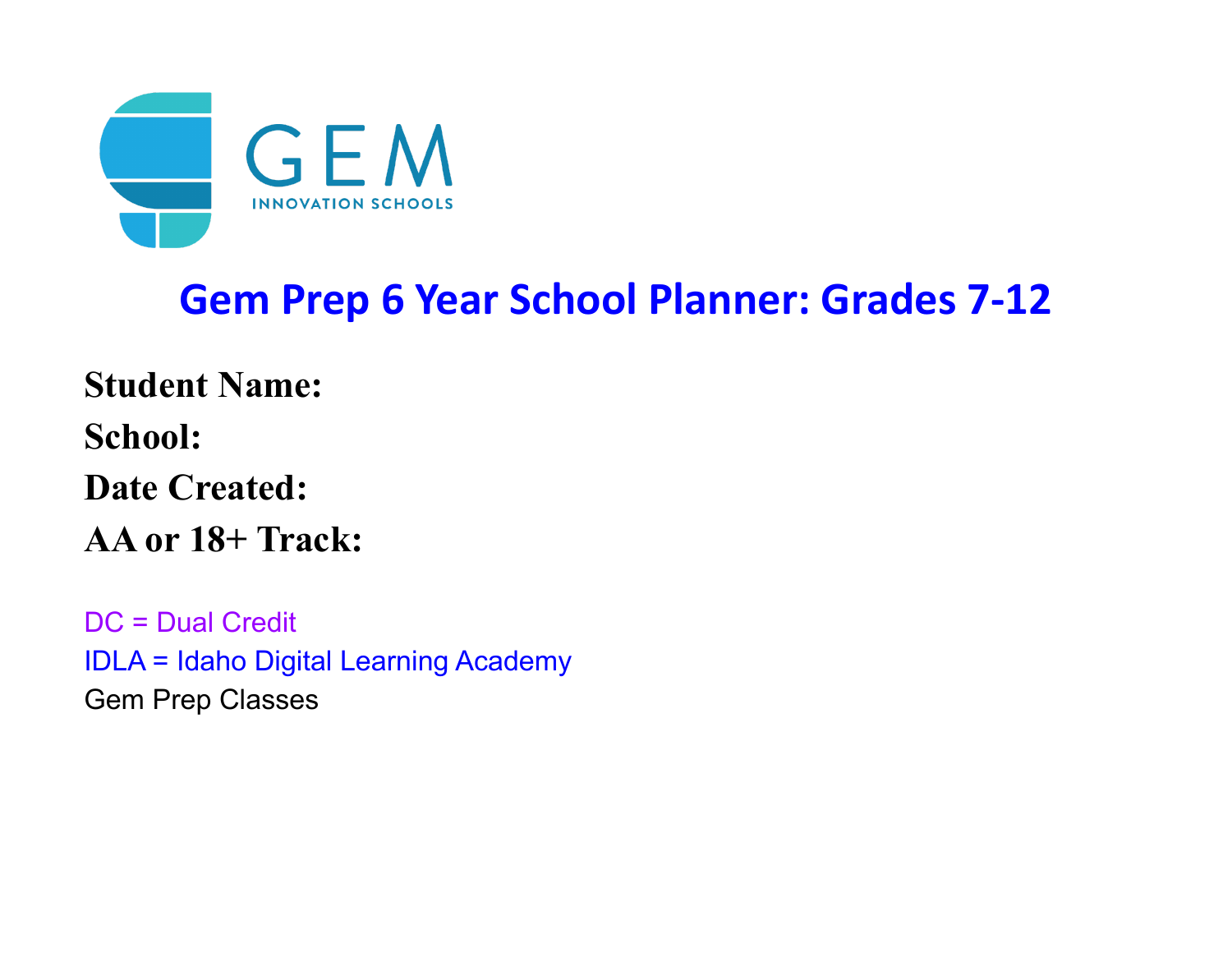#### **Middle School**

#### **7th Grade**

|          | Fall                                                    |                |                  | <b>Spring</b> |                                                                                                                                                                                                         |                |                  |
|----------|---------------------------------------------------------|----------------|------------------|---------------|---------------------------------------------------------------------------------------------------------------------------------------------------------------------------------------------------------|----------------|------------------|
| Category | Course                                                  | Final<br>Grade | Credit<br>Earned | Category      | Course                                                                                                                                                                                                  | Final<br>Grade | Credit<br>Earned |
| English  | English 7                                               |                |                  | English       | English 7                                                                                                                                                                                               |                |                  |
| Math     | Math 7                                                  |                |                  | Math          | Math 7                                                                                                                                                                                                  |                |                  |
| History  | World History 1                                         |                |                  | History       | World History 1                                                                                                                                                                                         |                |                  |
| Science  | Life Science                                            |                |                  | Science       | Life Science                                                                                                                                                                                            |                |                  |
| Elective | <b>IDLA Middle School Pathways to</b><br><b>Success</b> |                |                  | Elective      | Choice of:<br>IDLA MS Choices Below 3.5 - Pathways,<br>$\sim$<br>STEM Careers, Everyone can create with<br>iPads, OR Computer Science Discoveries<br>High school elective choice (3.5+ GPA<br>required) |                |                  |
| Elective | <b>IDLA High School Keyboarding</b>                     |                |                  | <b>PE</b>     | <b>IDLA Lifetime Fitness</b>                                                                                                                                                                            |                |                  |

|                   | Score (Below Basic, Basic, Proficient or Advanced) |
|-------------------|----------------------------------------------------|
| I ISAT Math       |                                                    |
| <b>I ISAT ELA</b> |                                                    |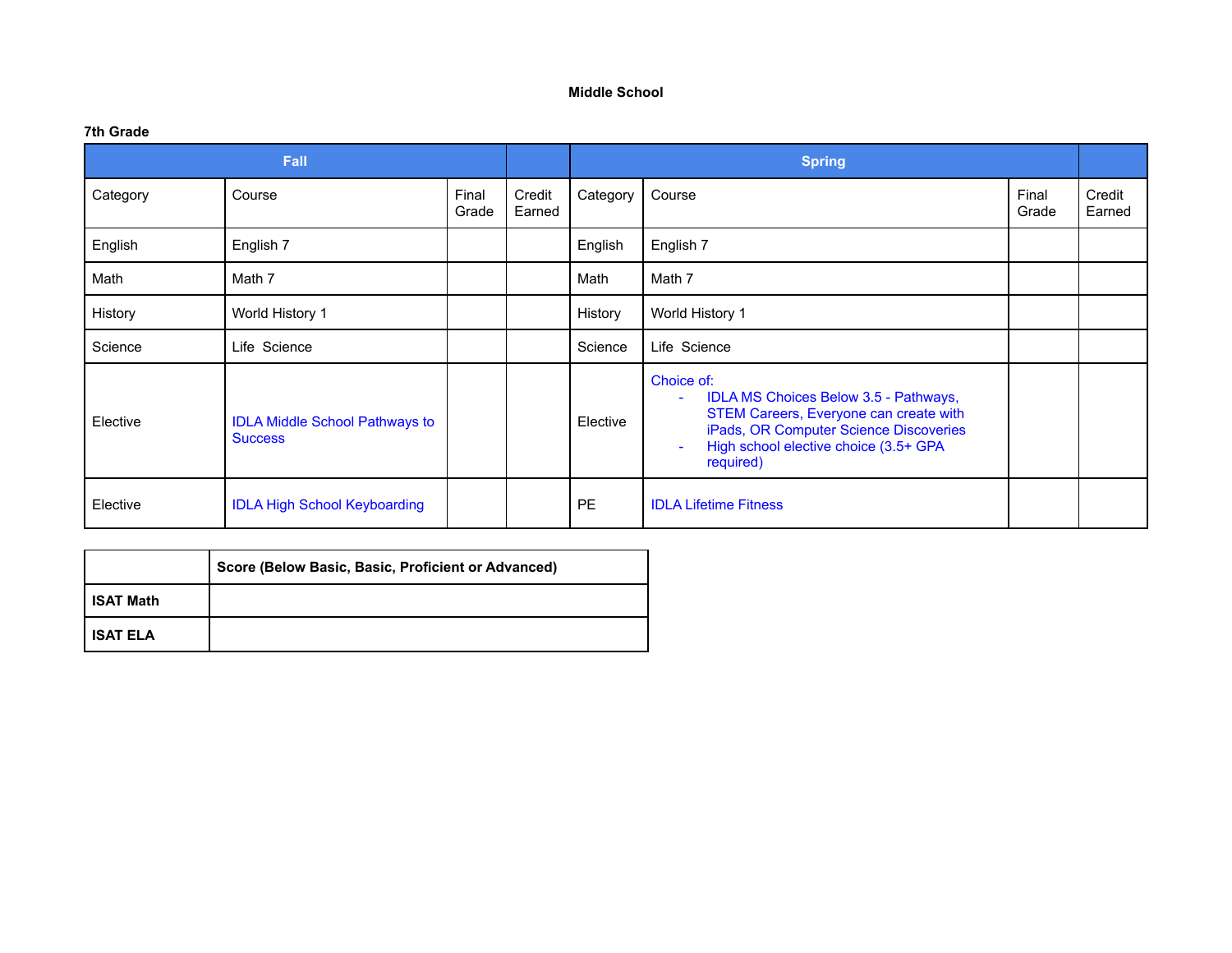# **8th Grade**

| <b>Fall</b> |                                                                                                                                                                                                                       |                |                  |          |                                         |                |                  |
|-------------|-----------------------------------------------------------------------------------------------------------------------------------------------------------------------------------------------------------------------|----------------|------------------|----------|-----------------------------------------|----------------|------------------|
| Category    | Course                                                                                                                                                                                                                | Final<br>Grade | Credit<br>Earned | Category | Course                                  | Final<br>Grade | Credit<br>Earned |
| English     | English 8                                                                                                                                                                                                             |                |                  | English  | English 8                               |                |                  |
| Math        | Math 8                                                                                                                                                                                                                |                |                  | Math     | Math 8                                  |                |                  |
| History     | World History II                                                                                                                                                                                                      |                |                  | History  | World History II                        |                |                  |
| Science     | Physical Science A                                                                                                                                                                                                    |                |                  | Science  | Physical Science B                      |                |                  |
| <b>PE</b>   | <b>IDLA Lifetime Fitness 2</b>                                                                                                                                                                                        |                |                  | Health   | <b>IDLA High School Health</b>          |                |                  |
| Elective    | Choice of:<br><b>IDLA MS Choices Below 3.5 -</b><br>Pathways, STEM Careers,<br>Everyone can create with iPads,<br><b>OR Computer Science Discoveries</b><br>High school elective choice (3.5+<br><b>GPA</b> required) |                |                  | Elective | <b>IDLA High School Elective Choice</b> |                |                  |

Choices include: Digital Photography, Entrepreneurship, Culinary Arts, Intro to Vet Studies, other by counselor approval only

|                     | Score (Below Basic, Basic, Proficient or Advanced) |
|---------------------|----------------------------------------------------|
| <b>ISAT Math</b>    |                                                    |
| <b>ISAT ELA</b>     |                                                    |
| <b>ISAT Science</b> |                                                    |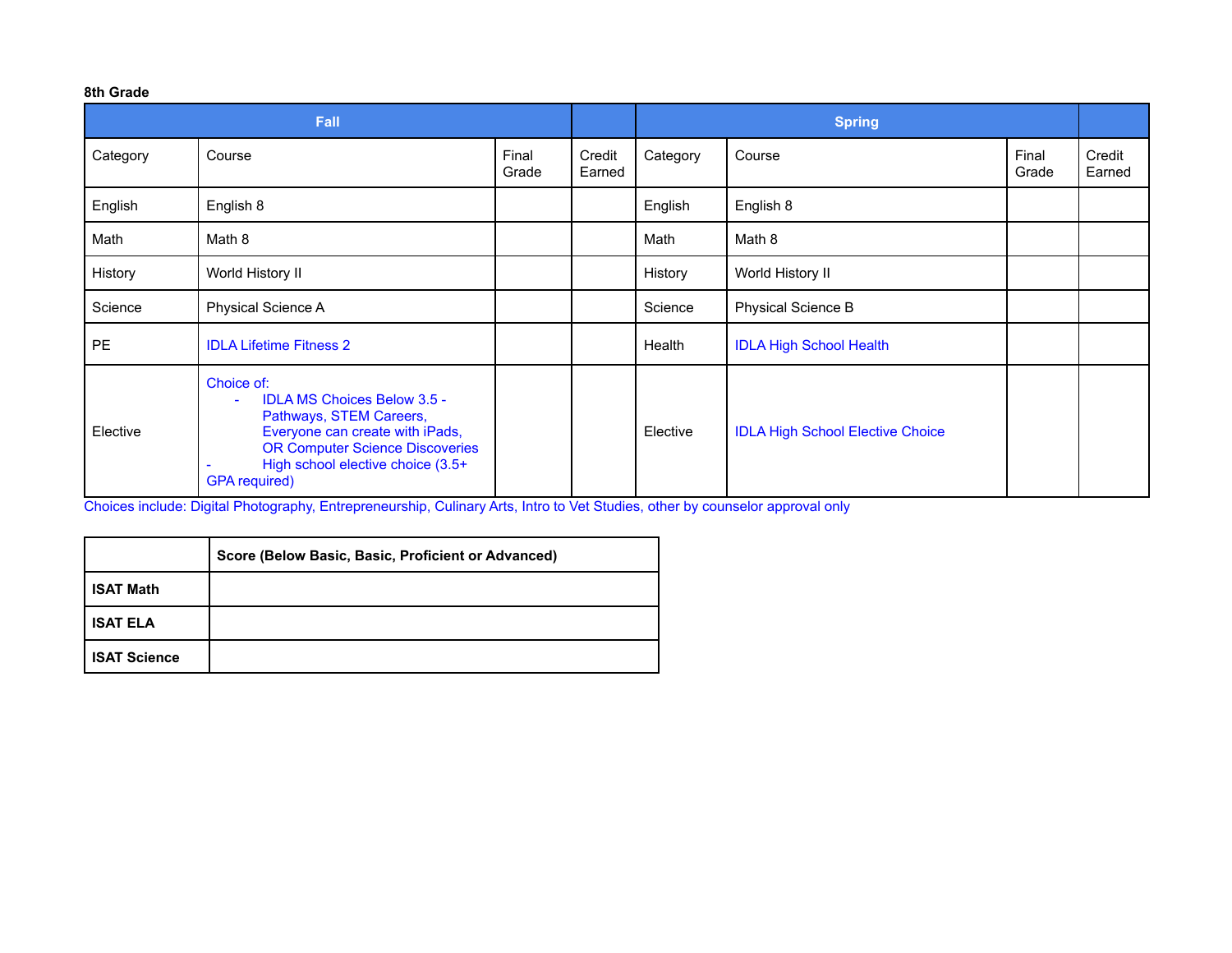# **High School**

# **9th Grade**

| <b>Fall</b> |                                            |                |                  |          | <b>Spring</b>                             |                |                  |
|-------------|--------------------------------------------|----------------|------------------|----------|-------------------------------------------|----------------|------------------|
| Category    | Course                                     | Final<br>Grade | Credit<br>Earned | Category | Course                                    | Final<br>Grade | Credit<br>Earned |
| English     | English 9                                  |                |                  | English  | English 9                                 |                |                  |
| Math        | Algebra 1                                  |                |                  | Math     | Algebra 1                                 |                |                  |
| History     | <b>US History</b>                          |                |                  | History  | US History                                |                |                  |
| Science     | Biology                                    |                |                  | Science  | Biology                                   |                |                  |
| Humanities  | <b>IDLA Humanities Choice</b>              |                |                  | Elective | <b>IDLA Humanities Choice</b>             |                |                  |
| Elective    | <b>IDLA Elective Choice or IDLA Health</b> |                |                  | Elective | <b>IDLA DC Lifetime Fitness (CWI) (1)</b> |                |                  |
| Elective    | Advisory 9/Homeroom                        |                |                  | Elective | Study Hall/Credit Recovery/Homeroom       |                |                  |

|                    | Score (Below Basic, Basic, Proficient or Advanced) |
|--------------------|----------------------------------------------------|
| <b>ISAT Math</b>   |                                                    |
| <b>ISAT ELA</b>    |                                                    |
| <b>Civics Exam</b> | Date Passed with 70% or Higher:                    |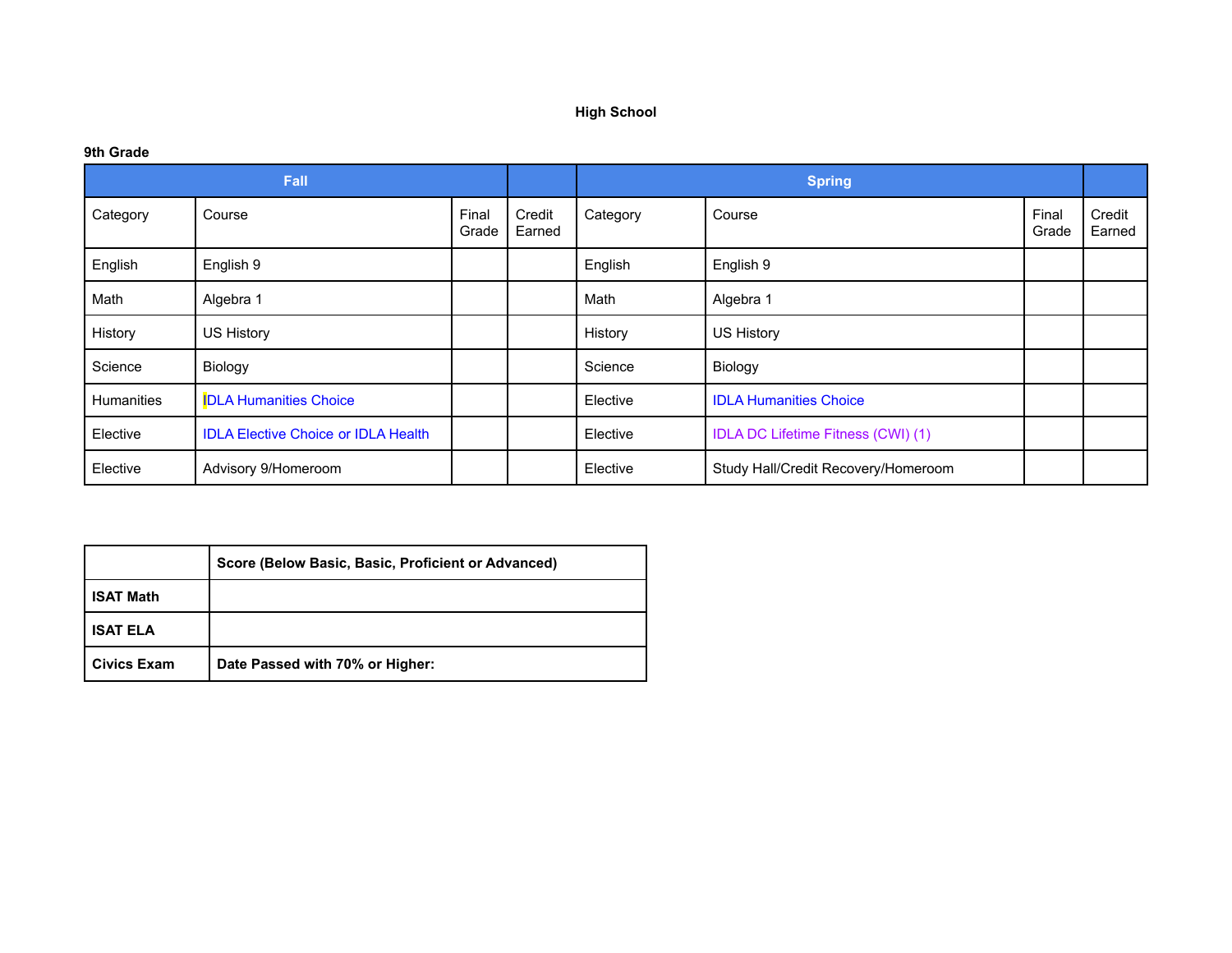## **10th Grade AA Track**

| <b>Fall</b> |                                                          |                |                  |          | <b>Spring</b>                                    |                |                  |
|-------------|----------------------------------------------------------|----------------|------------------|----------|--------------------------------------------------|----------------|------------------|
| Category    | Course                                                   | Final<br>Grade | Credit<br>Earned | Category | Course                                           | Final<br>Grade | Credit<br>Earned |
| English     | English 10                                               |                |                  | English  | English 10                                       |                |                  |
| Math        | Geometry                                                 |                |                  | Math     | Geometry                                         |                |                  |
| Elective    | IDLA DC Career & Life Planning (BSU) (2)                 |                |                  | Elective | <b>IDLA DC Academic Success Topics (BSU) (2)</b> |                |                  |
| Elective    | Earth Science or IDLA DC Science Option<br>(Gem 4)       |                |                  | Elective | Earth Science or IDLA DC Science Option (Gem 4)  |                |                  |
| Elective    | Elective Choice                                          |                |                  | Elective | IDLA Dual Credit Sociology (CWI) (Gem 6)         |                |                  |
| Economics   | <b>IDLA Economics</b>                                    |                |                  | Elective | Advisory 10/Homeroom                             |                |                  |
| Elective    | Study Hall/Credit Recovery/Homeroom<br><b>US HISTORY</b> |                |                  |          |                                                  |                |                  |

**\*\*Scholar should pick the college they want to align with for their AA or 18+ for spring of 10th grade courses**

# **10th Grade 18+ Track**

| Fall      |                                          |                |                  |          |                                                  |                |                  |
|-----------|------------------------------------------|----------------|------------------|----------|--------------------------------------------------|----------------|------------------|
| Category  | Course                                   | Final<br>Grade | Credit<br>Earned | Category | Course                                           | Final<br>Grade | Credit<br>Earned |
| English   | English 10                               |                |                  | English  | English 10                                       |                |                  |
| Math      | Geometry                                 |                |                  | Math     | Geometry                                         |                |                  |
| Science   | Earth Science                            |                |                  | Science  | Earth Science                                    |                |                  |
| Elective  | <b>Elective Choice</b>                   |                |                  | Elective | <b>IDLA Elective Choice</b>                      |                |                  |
| Elective  | IDLA DC Career & Life Planning (BSU) (2) |                |                  | Elective | <b>IDLA DC Academic Success Topics (BSU) (2)</b> |                |                  |
| Economics | <b>IDLA Economics</b>                    |                |                  | Elective | Advisory 10/Homeroom                             |                |                  |
|           | Study Hall/Credit Recovery/Homeroom      |                |                  |          |                                                  |                |                  |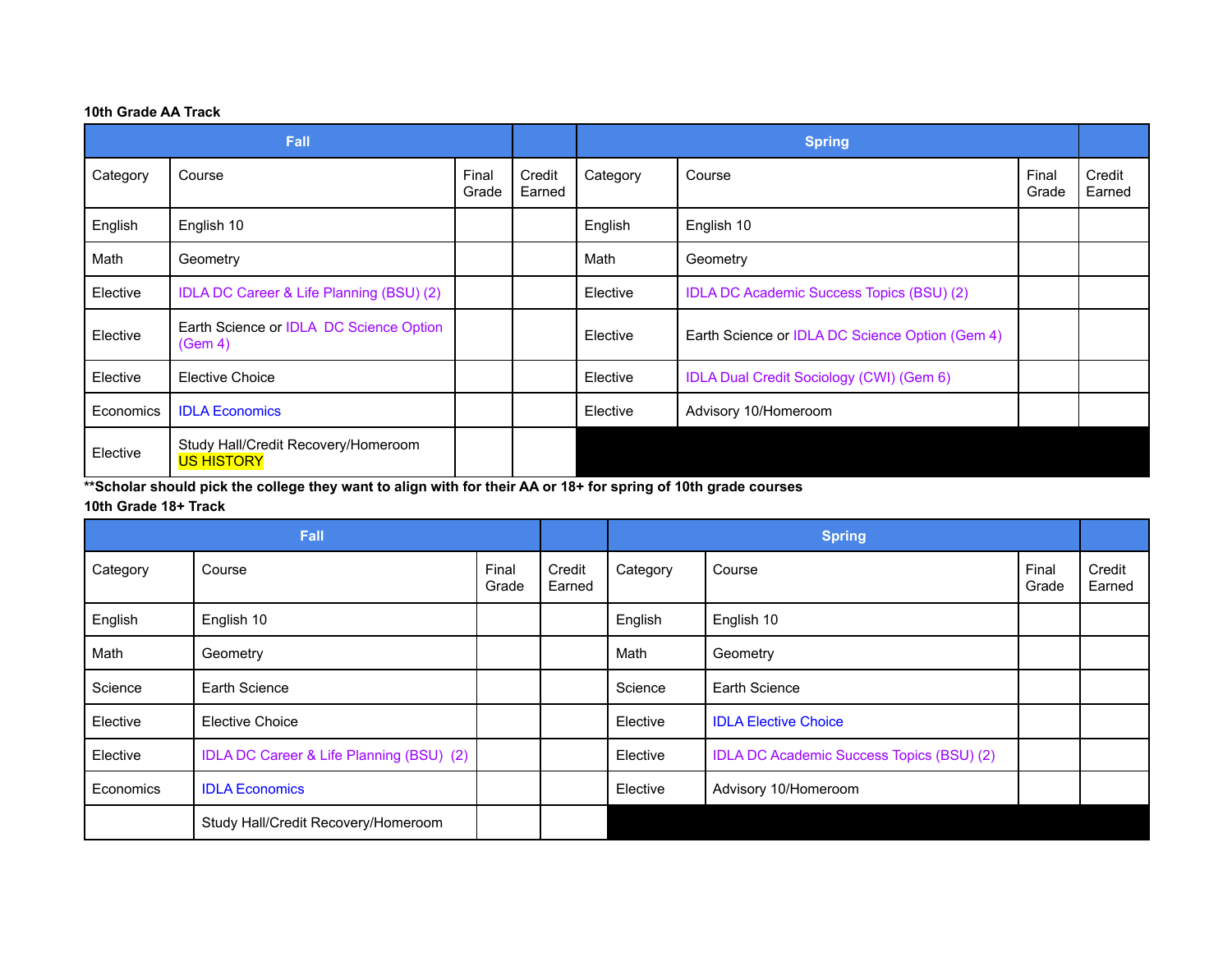|                  | Score (Below Basic, Basic, Proficient or Advanced) |                  | <b>Score</b> | Met College Benchmark? Y/N |
|------------------|----------------------------------------------------|------------------|--------------|----------------------------|
| <b>ISAT Math</b> |                                                    | <b>PSAT Math</b> |              |                            |
| <b>ISAT ELA</b>  |                                                    | <b>PSAT EBRW</b> |              |                            |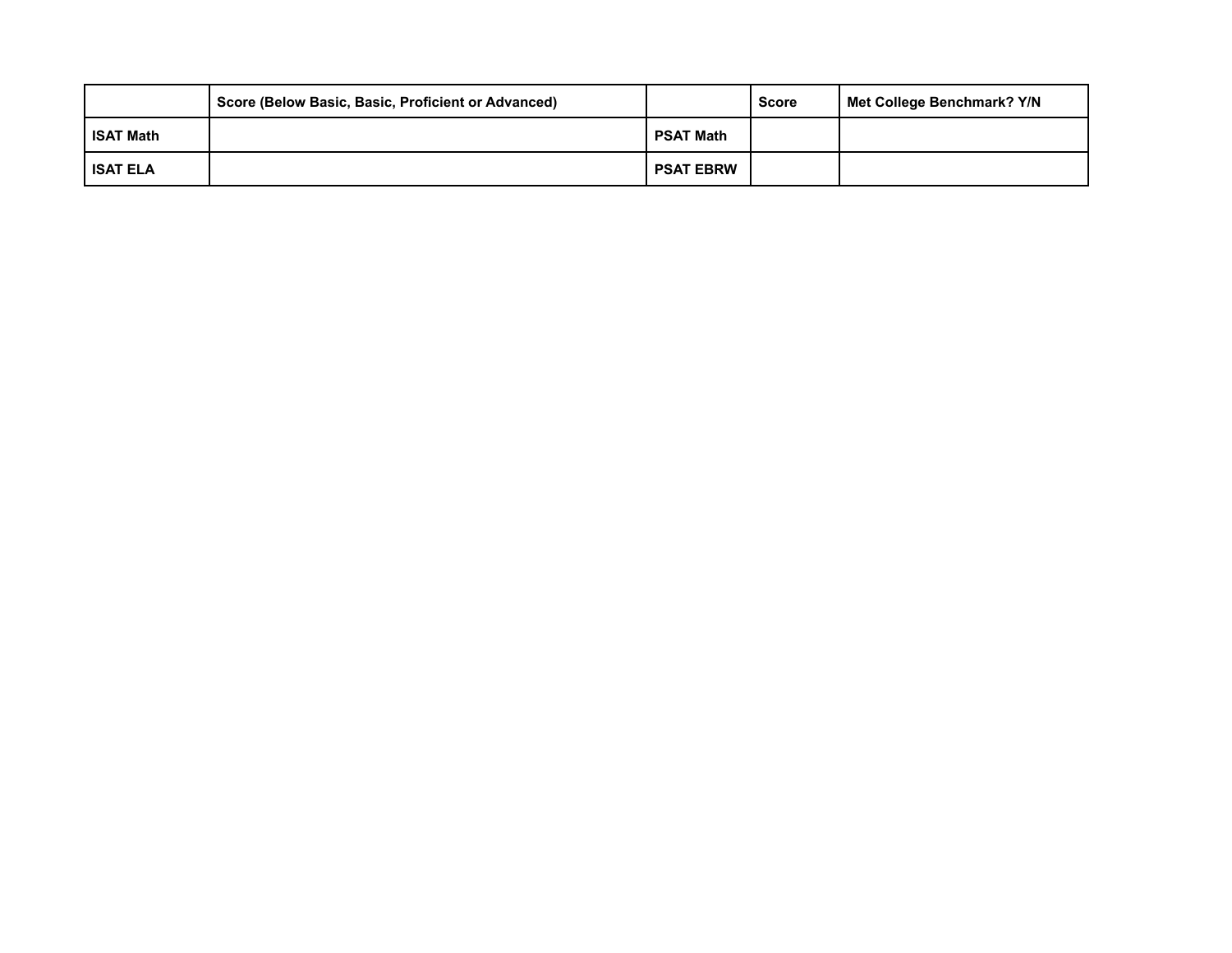### **11th Grade AA Track**

|          | <b>Fall</b>                      |                | <b>Spring</b>    |          |                                                        |                |                  |
|----------|----------------------------------|----------------|------------------|----------|--------------------------------------------------------|----------------|------------------|
| Category | Course                           | Final<br>Grade | Credit<br>Earned | Category | Course                                                 | Final<br>Grade | Credit<br>Earned |
| English  | DC English 101 (Gem 1)           |                |                  | English  | DC English 102 (Gem 1)                                 |                |                  |
| Math     | Algebra 2                        |                |                  | Math     | Algebra 2                                              |                |                  |
| History  | DC Political Science 101 (Gem 6) |                |                  | Elective | DC Gem 7B Choice (PE 226 recommended)                  |                |                  |
| Science  | DC Science Choice (Gem 4)        |                |                  | Science  | DC Science Choice (Gem 4) or DC Elective<br>Choice (3) |                |                  |
| Elective | DC Elective Choice (3)           |                |                  | Elective | DC Gem 5 Choice                                        |                |                  |
| Elective | <b>SAT Prep</b>                  |                |                  | Elective | DC Elective Choice (3)                                 |                |                  |
|          |                                  |                |                  | Elective | Advisory 11/Homeroom                                   |                |                  |

#### **11th Grade 18+ Track**

| Fall     |                                    |                |                      |          | <b>Spring</b>                                                      |                |                  |  |  |  |
|----------|------------------------------------|----------------|----------------------|----------|--------------------------------------------------------------------|----------------|------------------|--|--|--|
| Category | Course                             | Final<br>Grade | Credit<br>Earne<br>d | Category | Course                                                             | Final<br>Grade | Credit<br>Earned |  |  |  |
| English  | <b>IDLA English 11</b>             |                |                      | English  | IDLA DC English 101 (3)                                            |                |                  |  |  |  |
| Math     | Algebra 2                          |                |                      | Math     | Algebra 2                                                          |                |                  |  |  |  |
| Science  | <b>IDLA Chemistry A</b>            |                |                      | Science  | <b>IDLA Chemistry B</b>                                            |                |                  |  |  |  |
| Elective | <b>IDLA Elective Choice</b>        |                |                      | Elective | <b>IDLA DC Elective Choice (3)</b>                                 |                |                  |  |  |  |
| Elective | <b>IDLA Elective Choice</b>        |                |                      | Elective | <b>IDLA Elective Choice or S/R State &amp; Local</b><br>Government |                |                  |  |  |  |
| Elective | <b>IDLA DC Elective Choice (3)</b> |                |                      | Elective | Advisory 11/Homeroom                                               |                |                  |  |  |  |
| Elective | <b>SAT Prep</b>                    |                |                      |          |                                                                    |                |                  |  |  |  |